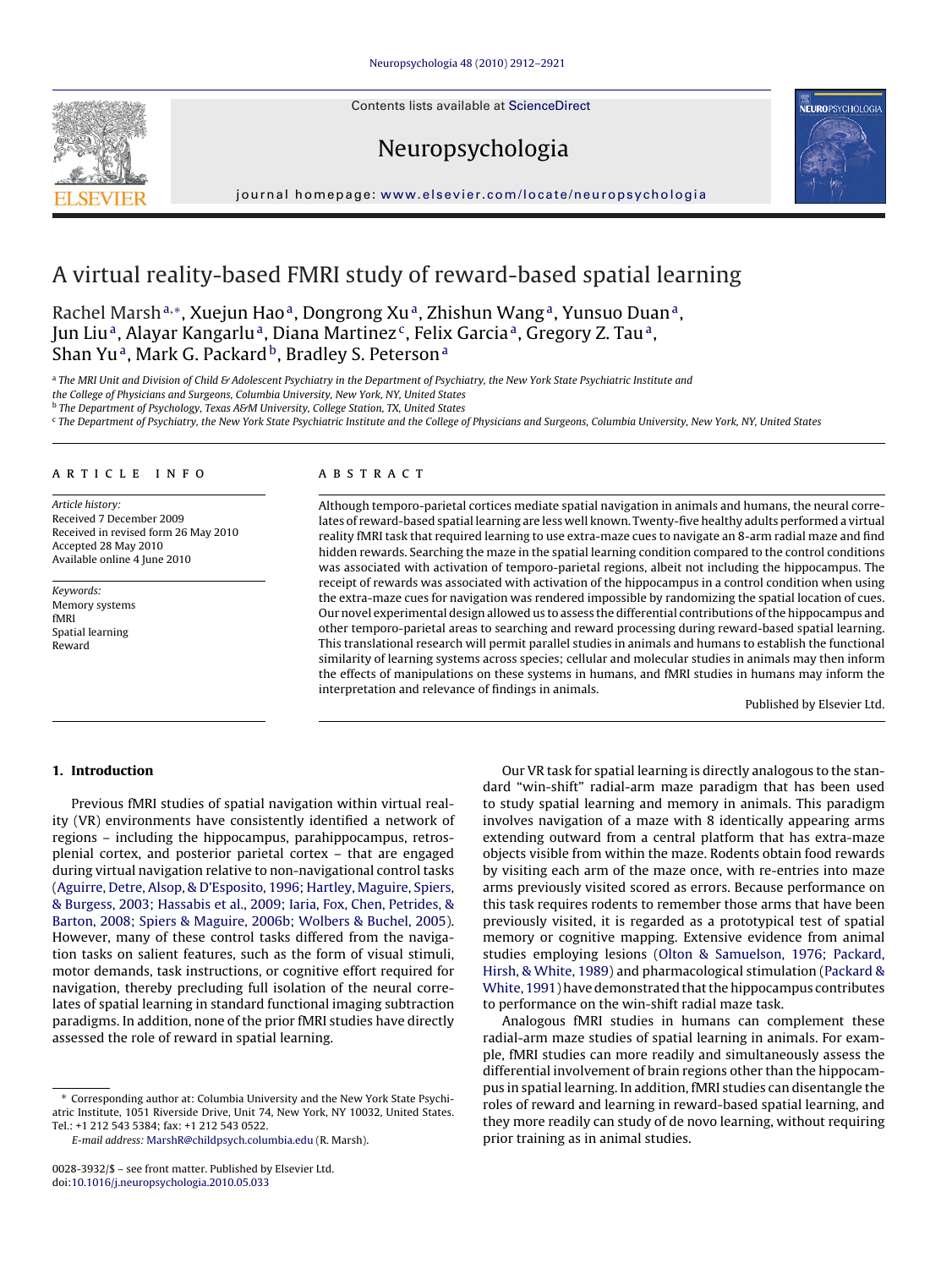

Fig. 1. (a) A view of the virtual reality environment, (b) the U.S. dollar signs denoting rewards that were hidden at the ends of the maze arms, and (c) a view of the 'trail-following' control condition C.

We report an fMRI study of reward-based spatial learning in healthy adults performing a novel VR task. Participants used an MRI-compatible joystick to navigate through an 8-arm radial maze that was surrounded by a naturalistic landscape consisting of mountains, trees, and flowers that had to be used for spatial navigation if participants were to avoid re-entries into previously visited arms. Hidden at the end of each arm of the maze was a reward that participants could earn and keep only if they did not re-enter an arm already visited. To isolate the neural correlates of spatial learning, we included a rigorously defined control condition that shared all salient features with the active learning task except for the use of the extra-maze cues for navigation. Our a priori hypothesis was that participants would engage medial temporal and parietal areas during spatial learning in the active compared with the control condition. Based on prior findings of reward-based learning in animals and humans ([Adcock, Thangavel, Whitfield-Gabrieli, Knutson,](#page--1-0) [& Gabrieli, 2006; Ito, Robbins, Pennartz, & Everitt, 2008; Vanni-](#page--1-0)Mercier, [Mauguiere, Isnard, & Dreher, 2009\),](#page--1-0) we also hypothesized that activation of mesolimbic areas would be associated with the receipt of rewards in the active compared to the control condition. In addition, we explored whether mesolimbic activation was associated with the anticipation of rewards, and whether it depended on the actual receipt of rewards or on the involvement of learning processes. Finally, to ensure that any confusion or additional cognitive effort in the control condition was not producing activation in the active condition, we compared brain activity during spatial learning and the receipt of rewards in the active condition with brain activity in a 'trail-following' condition that eliminated the attempted use of the extra-maze cues for navigation.

#### **2. Methods**

### 2.1. Participants

Participants were recruited through flyers posted in the local community to serve as healthy control participants for a neuroimaging study of the neural basis of substance dependence. The Structured Clinical Interview for DSM-IV-TR Axis I disorders [\(First, Spitzer, Gibbon, & Williams, 2002\) w](#page--1-0)as administered to all participants. Any who met DSM-IV criteria for a current Axis I disorder, or who had a lifetime history of substance abuse disorder, neurological illness, past seizures, head trauma with loss of consciousness, mental retardation, or pervasive developmental disorder were excluded from participating. The Institutional Review Board of NYSPI approved this study, and all participants gave informed consent prior to participating.

### 2.2. Spatial learning paradigm

Creation of the virtual environments was accomplished through use of software that was built upon C++ and OpenGL, an API (Application Programming Interface) of graphics. The virtual environments were composed of an 8-arm radial maze with a central starting location and a low outer perimeter wall. The maze was surrounded by a naturalistic landscape (e.g., mountains, trees and flowers) that constituted the extra-maze cues that could be used for spatial navigation (Fig. 1a). Prior to scanning, participants underwent a 10-min training session on a desktop computer to practice using a joystick to move and navigate freely around a virtual maze that was similar in appearance to the experimental environment used for scanning, but with different extra-maze cues.

Stimuli during scanning were presented through non-magnetic goggles (Resonance Technology, Inc.). Participants used an MRI-compatible joystick (Current Designs Inc.) to navigate the maze. Before entering the scanner, participants were informed that they would find themselves in the center of a virtual maze with 8 identical runways extending outwards, and that hidden rewards (U.S. \$, Fig. 1b) would be available at the very end of the runways. They were instructed to try to find the rewards and were told that they could earn and keep as many as they found, but that they would loose money if they revisited arms they had already visited. They were told that they would complete several sessions of the task. They were not told that the conditions of the sessions would differ from one another, and therefore they believed that they would be performing the same task multiple times. Participants were not given actual monetary rewards for their performance on the task, but rather paid a set amount for their participation in the study.

The first session (condition A) required spatial learning. To find and retain all 8 rewards, participants had to learn to use the extra-maze cues to avoid revisiting previously visited arms. Each trial began at the center platform. After reaching the end of an arm, participants reappeared automatically in the middle of the center platform to initiate a new trial, with the initial viewing perspective randomly oriented across the entire 360◦ of the circular maze, which compelled participants to use extra-maze cues to orient themselves for subsequent navigation. The randomized orientation at the start of each trial also prevented use of S-R strategies, such as "chaining" rules (e.g., exploring arms positioned successively to the left or right of the last arm entered, regardless of extra-maze cues), when performing the task.

After obtaining all 8 rewards in condition A, participants saw a black screen with white written text indicating that a new session was about to begin. In this first control condition (B), the same extra-maze cues as used in condition A were randomized among locations after each trial: the mountains that surrounded the maze were cut into several pieces that were then shuffled and re-stitched into whole mountains, while the individual trees and flowers were themselves shuffled among locations. This randomization of the cues together with the randomized directional orientation of participants with respect to the various arms of the maze at the start of each trial destroyed any possibility of using the spatial layout of the cues (spatial learning) to perform the task. As in condition A, the randomized orientation at the start of each trial also prevented the use of S-R or other procedural learning strategies. To control for the frequency of reward and punishment with the spatial learning task, however, participants were rewarded at the same frequency as in the previous spatial learning condition, though now without regard to any characteristics of their actual performance. Participants were not told that the cues would be randomized in this session or that anything else would differ from the previous session. This control condition thus shared all salient features with the spatial learning task (A), including all the lower-order stimulus features, such as color, texture, hue, luminance, the form and movement of visual stimuli, as well as many higher-order task features, such as the motor demands, task instructions, cognitive effort in searching for rewards, and reward and punishment experiences. Condition B was pre-programmed to terminate according to the number of trials that a given participant needed to obtain all 8 rewards in condition A. For instance, if a participant required 10 trials to find all 8 rewards in condition A (i.e., 8 correct and 2 error trials), they would be given 2 unbaited trails randomly in condition B. After completion of condition B, another black screen appeared that instructed participants to "follow the arrows" during the next session (condition C).

Condition C was a second control condition to contrast with condition A. Condition C was added to ensure that the use of the cues or the additional confusion or cognitive effort in condition B was not producing any observed activation in condition A (when compared to B). Condition C was a "trail-following" condition in which the extra-maze cues were randomized among locations in the same manner as in control condition B, but a red arrow at eye level indicated the path to follow (the arm to be traversed, Fig. 1c). Because participants were told simply to follow the arrow on each trial, they were presumably not trying to use the extra-maze cues for navigation, and in fact they were unable to use those cues because of the randomization of the extra-maze cues upon the initiation of each trial. Because the allocation of rewards was randomized, however, the arrow did not always point to the correct arm (where a reward was hidden). This control condition shared many salient features with both the spatial learning task (A) and the control condition B, including the form and movement of visual stimuli, motor demands, and reward and punishment experiences. It did not require as much cognitive effort in searching for rewards as did condition B, the task instruction ("follow the arrow") differed